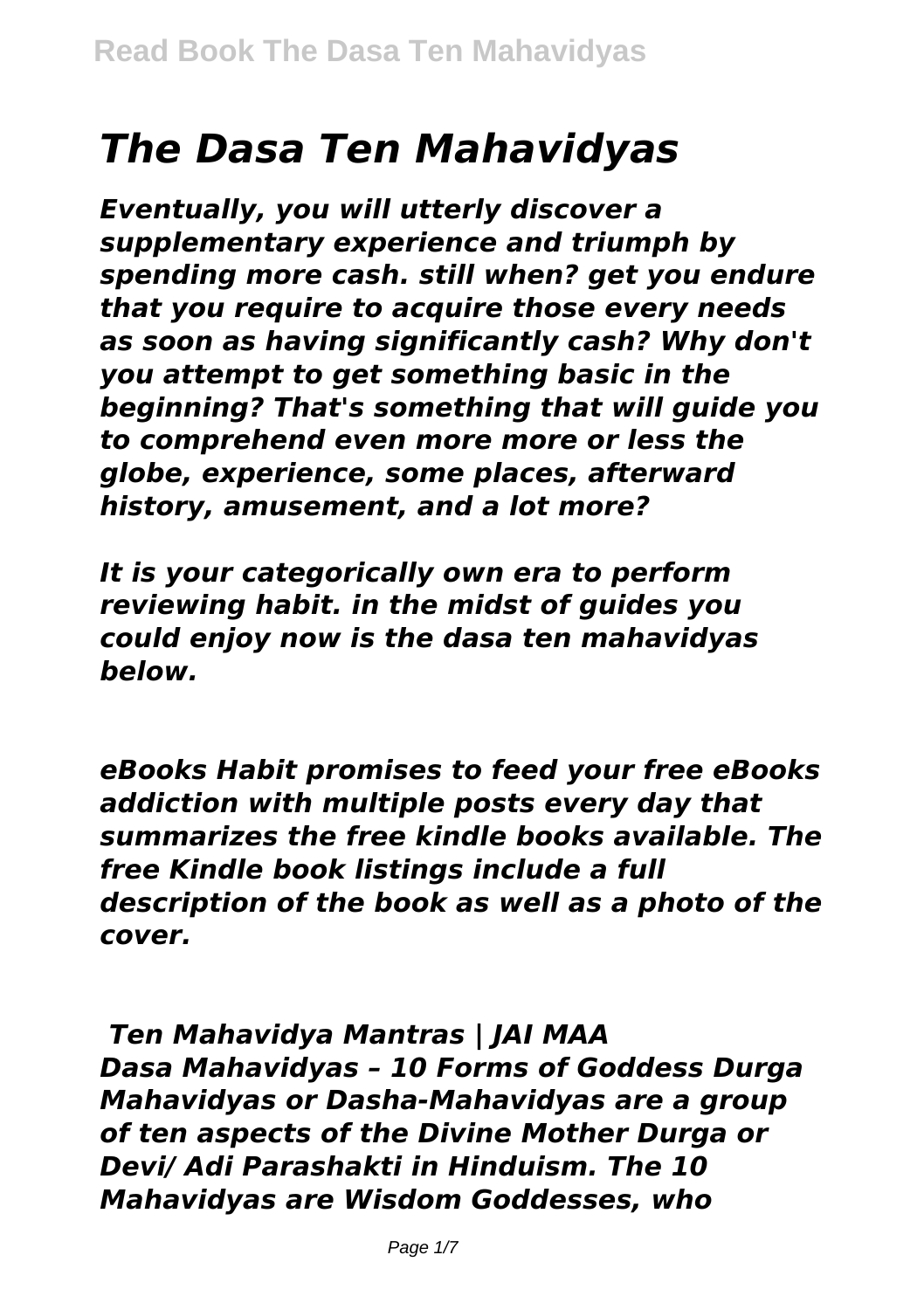*represent a spectrum of feminine divinity, from horrific goddesses at one end, to the gentle at the other.*

*Online Panchang, Panchangam and Hindu Calendar for the world Dasa Mahavidyas are ten types of disciplines to reach the ultimate goal of one's spiritual life. All the ten Mahavidyas are also known as Brahma Vidya.*

*Dasa Mahavidya - Manblunder Each tradition of Tantra has its own set of Dasha Mahavidyas. Generally, the ten important Mahavidyas enumerated in the shaktha upa-puranas, Maha Bhagavata Purana and Brahaddharma Purana are taken as standard forms (Kali, Tara, Tripura Sundari (Sodashi), Bhuvaneshwari, Bhairavi, Chinnamasta, Dhumavati, Bagalamukhi, Matangi and Kamala).*

*Dasa Mahavidya - Introduction - Manblunder A very learned friend recommended the book, The Ten Great Cosmic Powers (Dasa Mahavidyas) to me.It explains the concept of the Maha Vidyas simply and well. Also gives you the deeper significance for each form and look of Shakti. Below is a brief about the book:*

*Dasa Mahavidya - The 10 aspects of Adi Parashakti Das Mahavidya means the 10 Mahavidyas. Maha-Vidya means great knowledge. The Mahavidyas* Page 2/7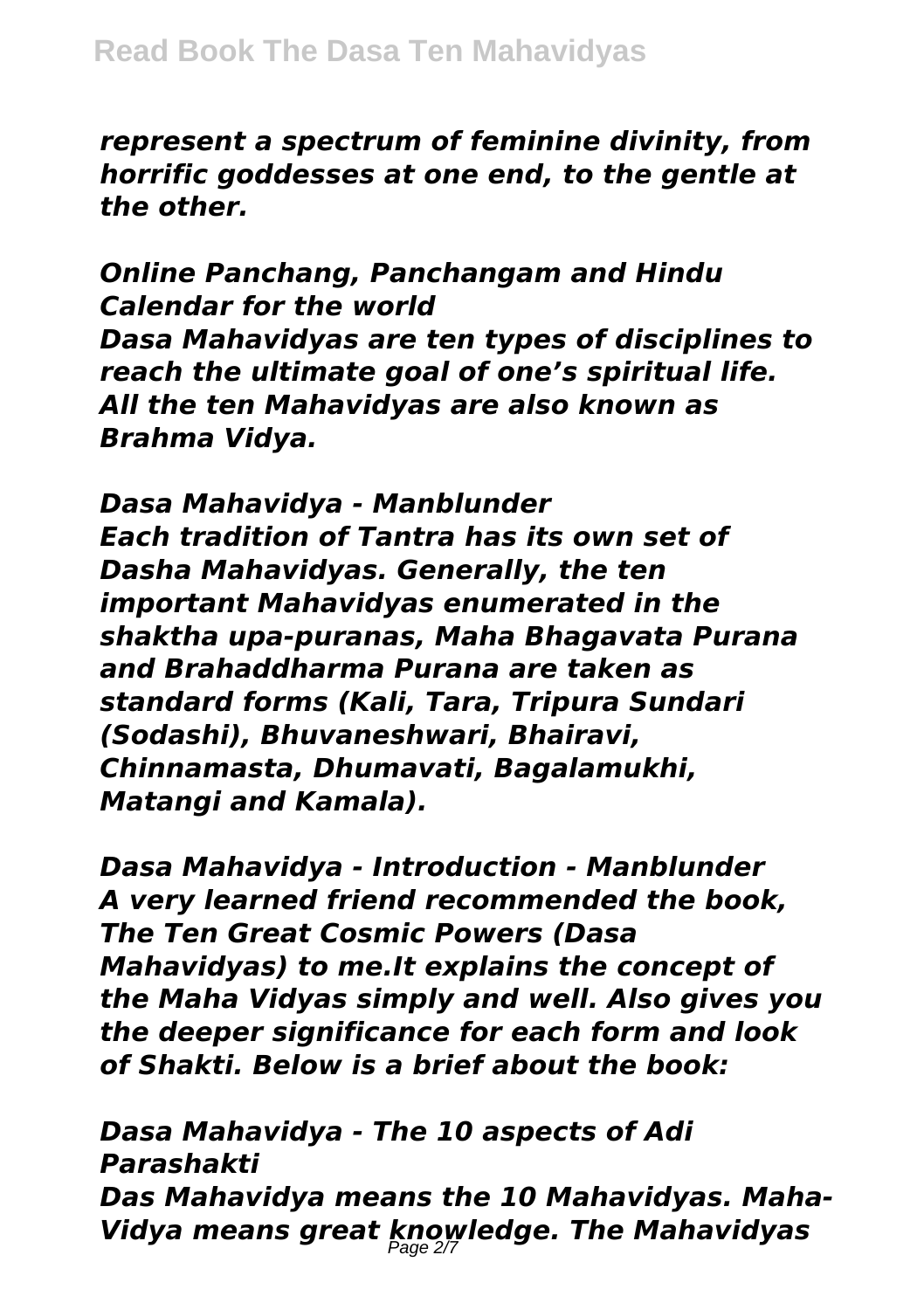*are thus ten insights covered by ten mysteries about 10 essential energies, that are also 10 goddesses. Their worship is a main path in Tantra Yoga. For example, the first and foremost Mahavidya is Kali, which is the energy of Time.*

### *The Dasa Ten Mahavidyas*

*Names. Shaktas believe, "the one Truth is sensed in ten different facets; the Divine Mother is adored and approached as ten cosmic personalities," the Dasa-Mahavidya ("ten-Mahavidyas"). As per another school of thought in Shaktism Mahavidyas are considered to be form of Mahakali.The Mahavidyas are considered Tantric in nature, and are usually identified as:*

*Dasa Mahavidyas - Astrojyoti: Dasa Mahavidyas In Tantra, worship of Devi-Shakti is referred to as a Vidya. Of the hundreds of tantrik practices, the worship of the ten major Devis is called the Dasa Mahavidya. These major forms of the goddess are described in the Todala Tantra. They are Kali, Tara, Maha Tripura Sundari (or Shodasi-Sri Vidya), Bhuvaneshvari, Chinnamasta,…*

*Story of the Origin of the Das Mahavidyas (Ten Forms of ...*

*What is Das Mahavidya. The Das Mahavidya or the Ten Goddesses are actually ten aspects of the shakti or Devi the Divine Goddess. Here dus* Page 3/7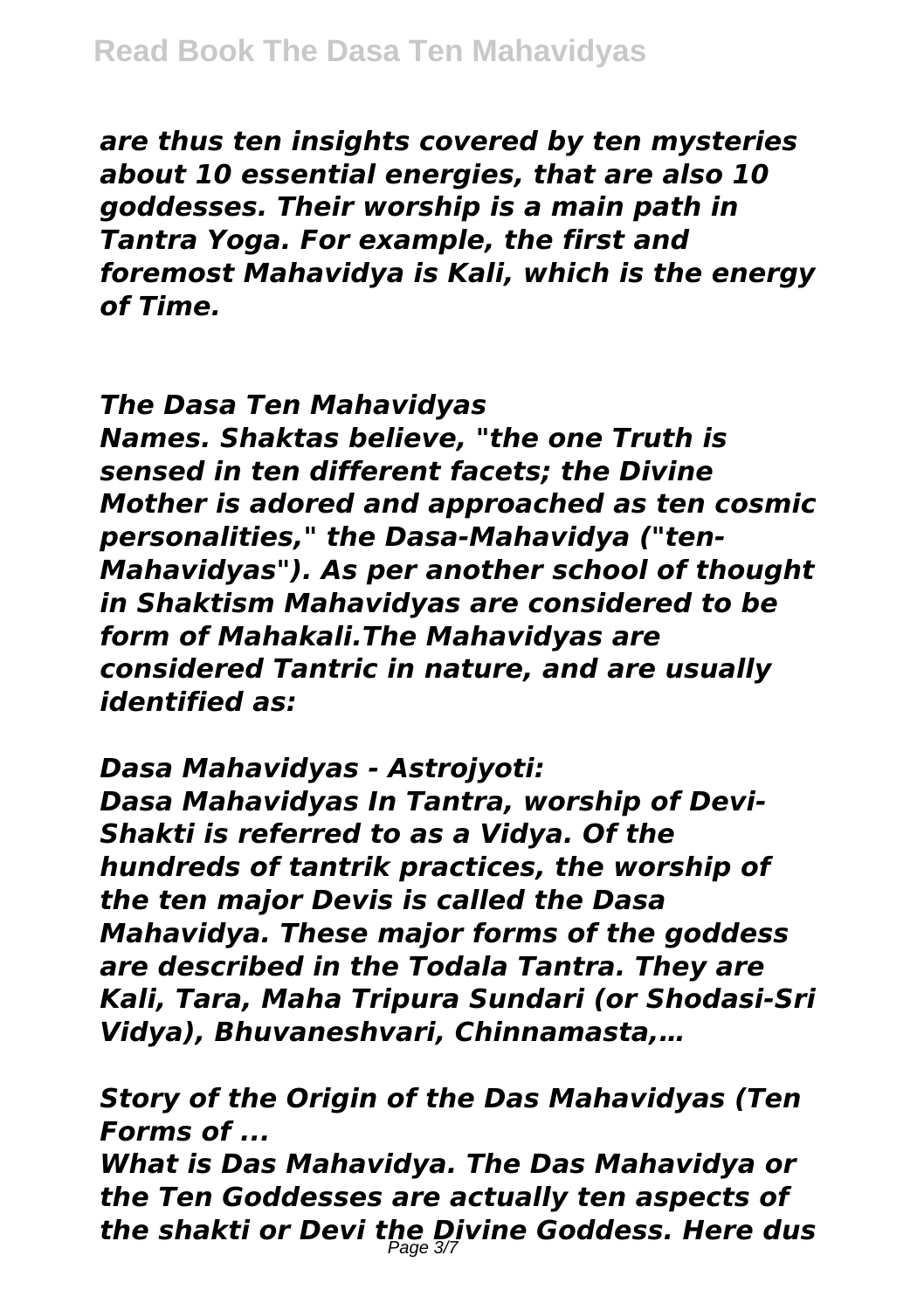*means ten and "mahavidya", comes from the root of sanskrit words Maha and vidya in which maha means great and vidya means education that results in understanding and the spread of knowledge, enlightening or astonishing disclosure, nirvana.*

## *What is Dasha Mahavidya? - Definition from Yogapedia*

*The Ten Mahavidyas (Daśa Mahāvidyāḥ) are central to the practices of Shakta Tantric tradition. Kamakhya is primarily and equally identified with Durga (especially as Mahiṣāsuramardinī), Kālī, and Ṣoḍaśī (also known as Mahā Tripurāsundarī, Lalitā, or Rājā Rājeśvarī), but she is also closely identified with all of the Mahavidyas, as is revealed in these mantras.*

*Das Mahavidya - the Ten Mahavidyas - Sanatan Society*

*Articles about the Ten mahavidyas or dasa mahavidyas, dus mahavidyas. Here we discuss about the dasamahavidya significance, introduction, dasa mahavidya mantras and slokas of dus mahavidya*

# *Maa Durga - About, Dasa Mahavidya, 108 Names of Durga*

*The Dasa(Ten) Mahavidyas . In Tantra, worship of Devi-Shakti is referred to as a Vidya. Of the hundreds of tantrik practices, the worship of the ten major Devis is called the Dasa Mahavidya. These major forms of the goddess* Page 4/7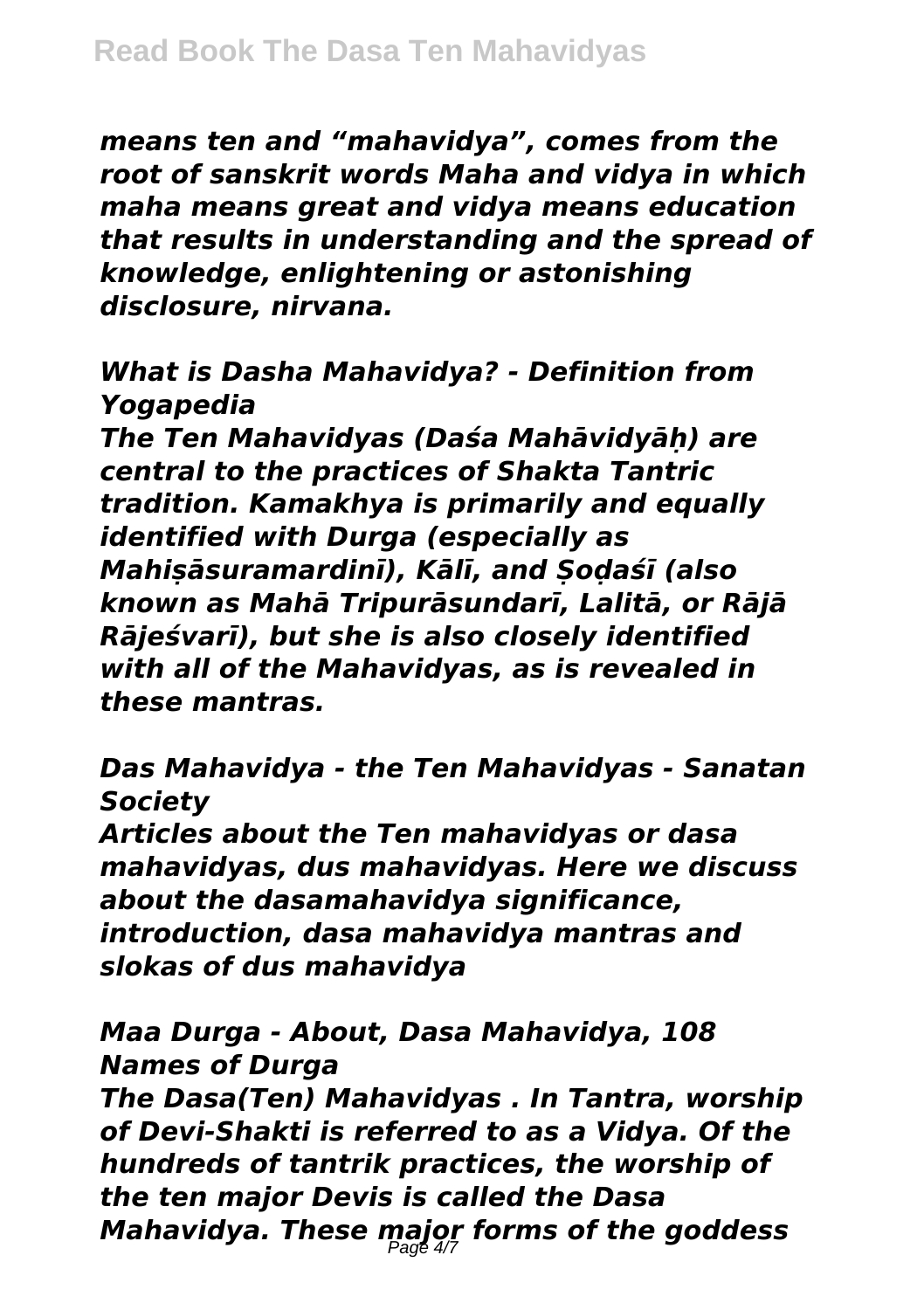*are described in the Todala Tantra.*

*The Mahavidyas: The Powers of Consciousness Conceptualized ...*

*We would like to show you a description here but the site won't allow us.*

*Das Mahavidya: 10 Mahavidya Puja and its Spiritual ...*

*A dasha mahavidya is one of Hinduism's 10 wisdom goddesses. The term comes from the Sanskrit, dasha, meaning "ten," maha, meaning "great" and vidya, meaning "knowledge."Each mahavidya is a form of the Divine Mother. In Hindu mythology, the dasha mahavidyas were created after a disagreement between Lord Shiva and his wife Parvati (a form of Shakti).*

#### *Mahavidya - Wikipedia*

*A Dasa Mahavidya is one of 10 wisdom goddesses in Hinduism. The term comes from the Sanskrit, Dasa, meaning "ten," maha, meaning "great" and Vidya, meaning "knowledge." Each Mahavidya is a form of the Divine Mother.*

*Dasa Mahavidya Homam - Ten Mahavidyas - Vedicfolks.com*

*Ten Mahavidyas/Das Mahavidya are the incarnations of Goddess Shakti covering the whole range of feminine divinity. Rudraksha Shakti, Rudraksha Shakti. DasaMahavidya are Mahakali,Tara,Tripur Sundari, Bhuvneshwari, Chinnmasta, Bhairavi, Dhumavati, Baglamukh* Page 5/7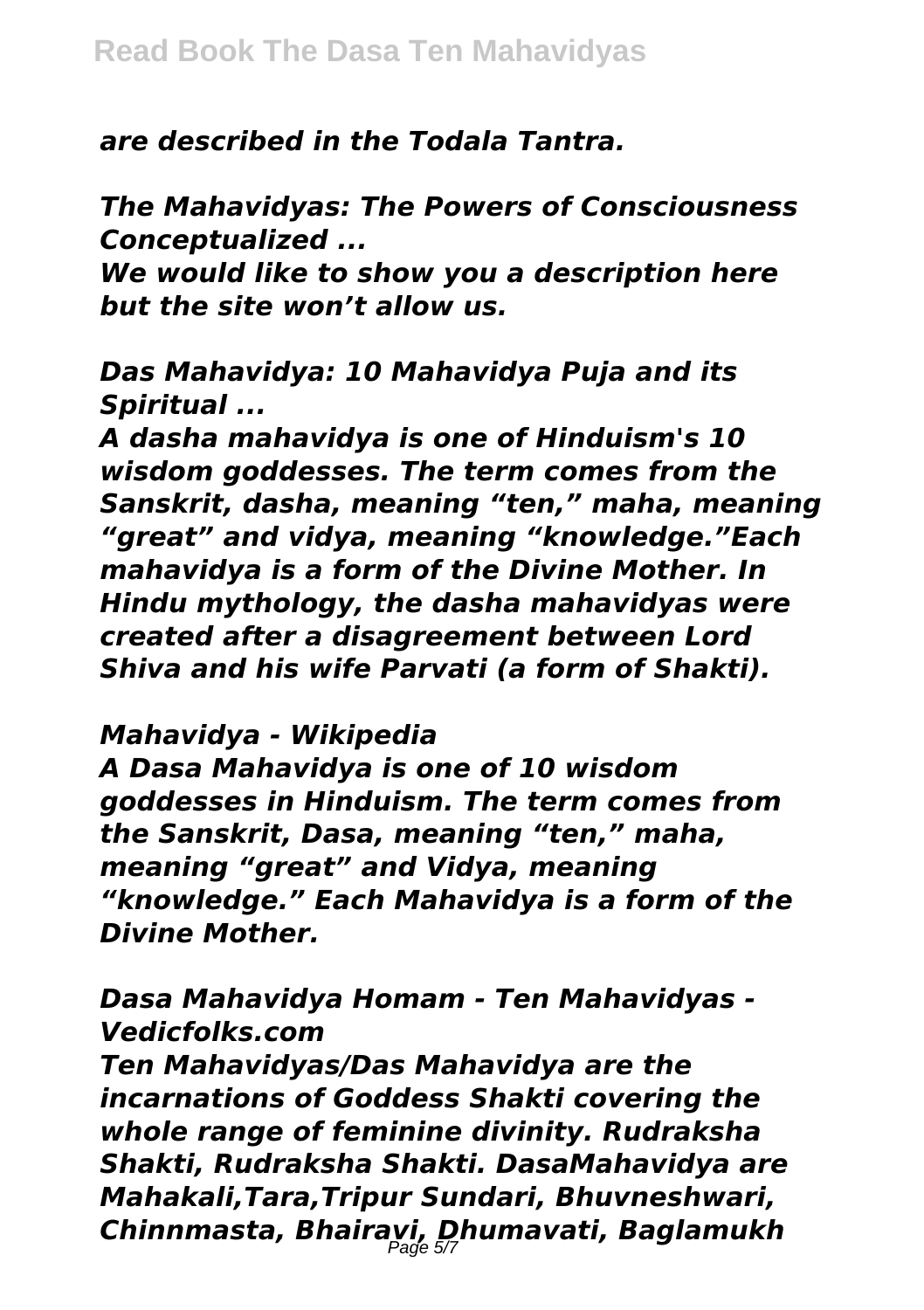## *Dasa Mahavidyas: The Ten Feminine Cosmic Powers*

*Collectively, the ten Mahavidyas are thought to be an expression of compassion and protection demonstrated by the supreme Goddess to free her followers from chaos (Dold 57, 58, 59). Bagalamukhi or Bagala (she who has a crane's head) is one of the ten Mahavidyas, but myths of her origins also come with various interpretations.*

*The Dasa(Ten) Mahavidyas | Astrologer Dr Krishnendu*

*The ten Mahavidyas, or Wisdom Goddesses, represent distinct aspects of divinity intent on guiding the spiritual seeker toward liberation. For the devotionally minded seeker these forms can be approached in a spirit of reverence, love, and increasing intimacy.*

*Dasha (Ten) Mahavidya – Part I - RESEARCHUT These ten forms of Divine Mother are known as the Das Mahavidyas. Each form has her own name, story, quality, and mantras. The Das Mahavidyas are Wisdom Goddesses. Das means ten, maha means great, and vidya means wisdom. The Das Mahavidyas are considered forms of Divine Mother Kali, who is the first of the then Mahavidyas.*

*The Ten Mahavidyas | Mahavidya Dasa Mahavidya is a very big yagya. It should be perform atleast 2 days as per standared* Page 6/7